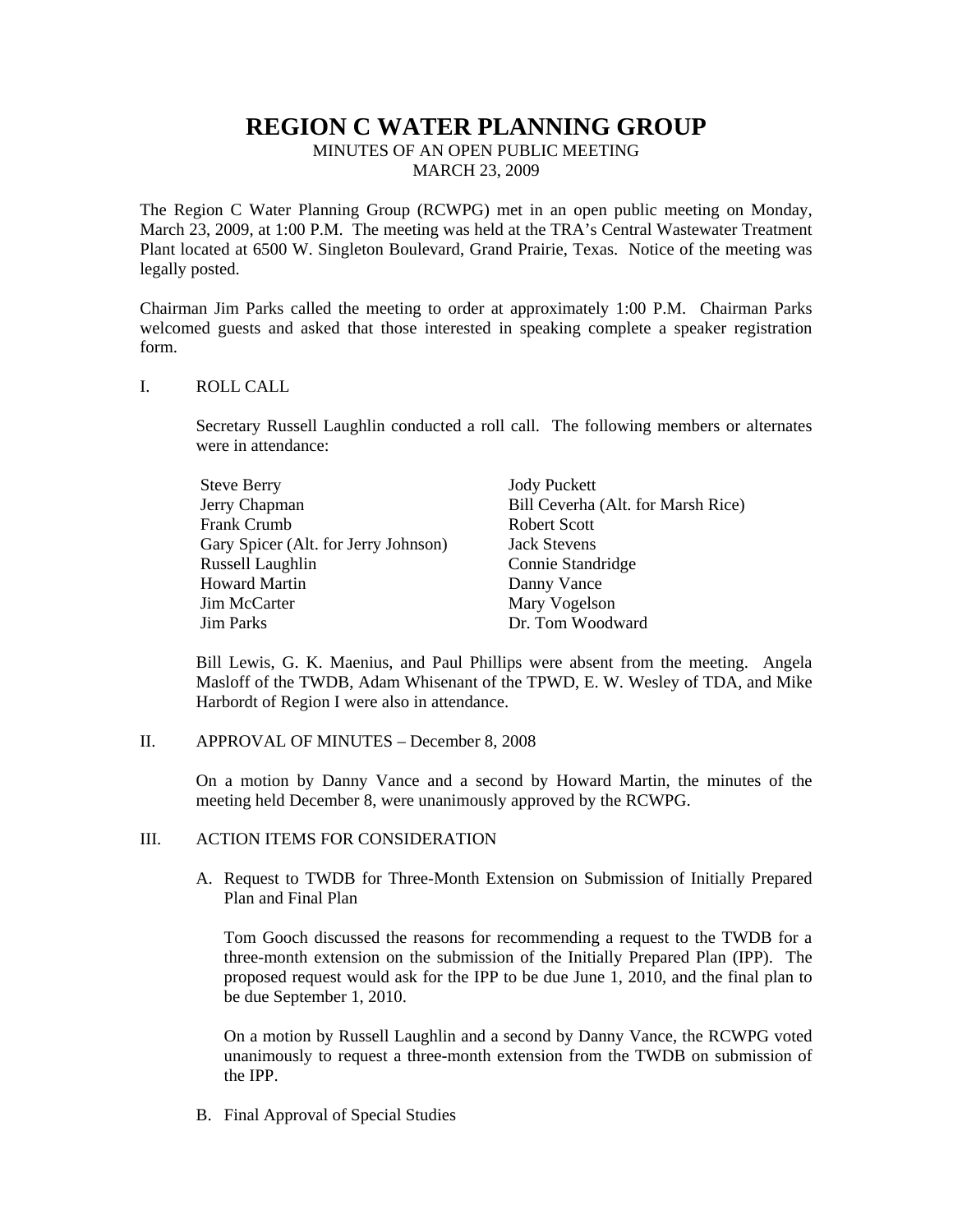RCWPG MINUTES MARCH 23, 2009 PAGE 2

> Tom Gooch reviewed the following studies and the TWDB comments received on March 16, 2009:

- Parker-Wise Study
- County-Wide Meetings Memo
- Conservation and Reuse Study
- Interregional Study of Toledo Bend
- Indirect Reuse Athens Pilot Project Report
- Direct Reuse Fort Worth Pilot Project Report
- Four County Report

On a motion by Danny Vance and a second by Jerry Chapman, the RCWPG voted unanimously to approve submittal of the final studies to the TWDB by April 30, 2009, by allowing the consultant to provide the final reports to the RCWPG by e-mail for review and comment prior to submission. If major comments/questions are received from the RCWPG members, a meeting will be set to review prior to the submission to TWDB.

On a motion by Mary Vogelson and a second by Danny Vance, the RCWPG voted unanimously to approve submittal of the Parker-Wise Study and the County Wide Meetings memo since these were in the final format and had been previously provided to the RCWPG.

C. Approval of Spring 2009 Region C Newsletter

Colby Walton reviewed the Spring 2009 Region C newsletter. Mary Vogelson suggested including the Best Management Practices in the future, and Danny Vance suggested information on the drought status. On a motion by Danny Vance and a second by Mary Vogelson, the RCWPG unanimously approved the publication of the newsletter.

D. Election of Officers to Fill Expiring Terms

Chairman Parks reviewed the members' terms that were expiring as follows:

- Howard Martin, Municipalities
- Robert Scott, Environment
- Jack Stevens, Water Districts
- Connie Standridge, Water Utilities
- Danny Vance, River Authorities
- Jerry Johnson, Electric Generating Utilities
- Marsh Rice, Public
- G. K. Maenius, Counties
- Russell Laughlin, Industries

Chairman Parks advised that of those terms expiring, all members except Jerry Johnson and Marsh Rice, were seeking re-election, and that each position is a 5-year commitment expiring November 1, 2013. Chairman Parks indicated that Jerry Johnson has submitted a nomination to fill his position with his alternate, Gary Spicer; and Marsh Rice has submitted a nomination to fill his position with his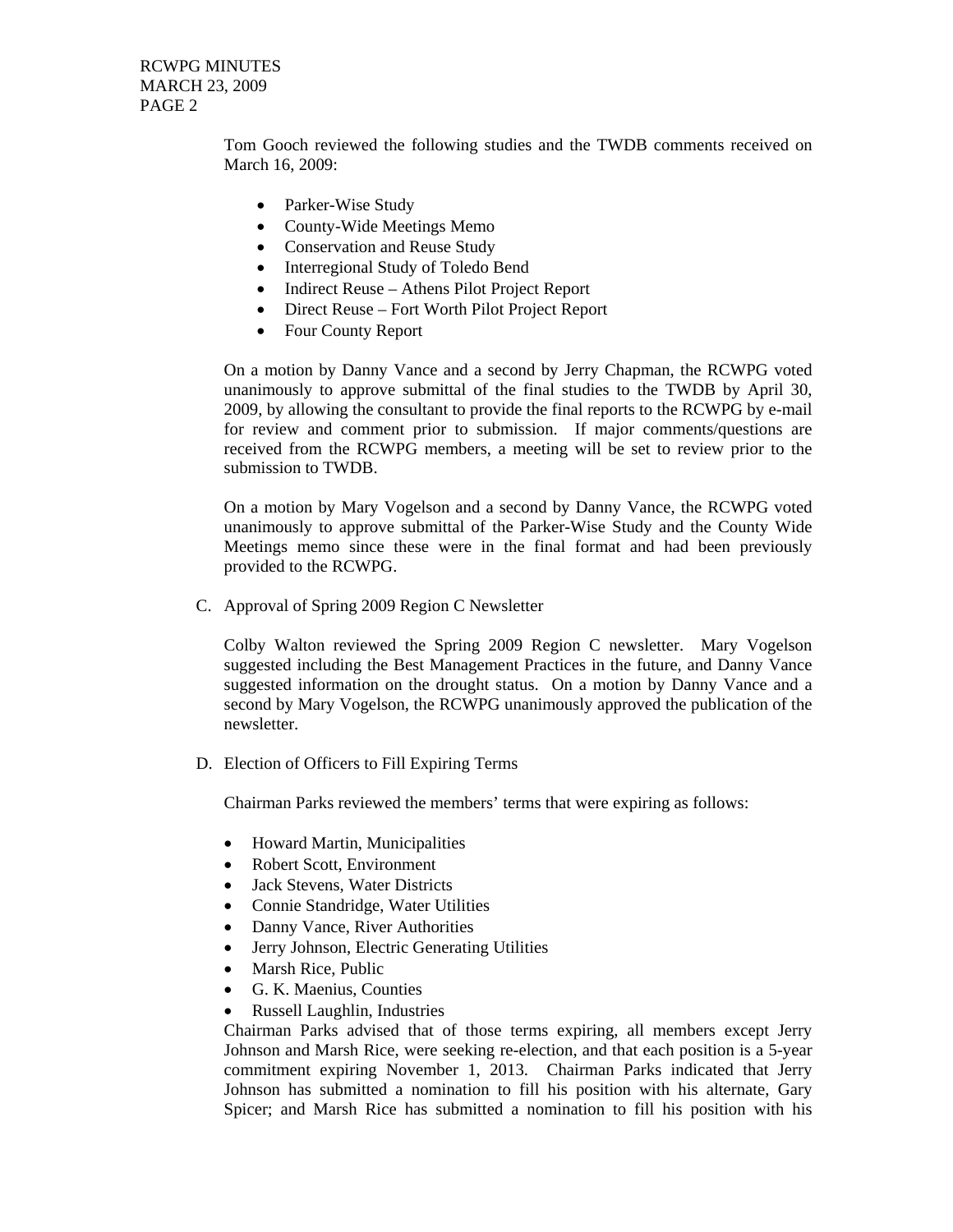alternate, Bill Ceverha. Chairman Parks advised that Thomas LaPoint was also nominated to fill the "Public" interest position being vacated by Marsh Rice.

Chairman Parks asked for nominations from the RCWPG. Danny Vance nominated Bill Ceverha for the "Public" vacancy and Bob Scott nominated Thomas LaPoint for the "Public" vacancy. Chairman Parks asked for nominations from the floor and none were received.

Chairman Parks closed the nominations. Jim McCarter made a motion to approve the nominations for those positions with only one nominee (which includes the incumbents who were seeking re-election as well as Gary Spicer). Howard Martin seconded the motion, which was unanimously approved. Therefore, all incumbents as well as Gary Spicer were elected to serve the current term expiring November 1, 2013.

Chairman Parks called for a paper ballot on the "Public" vacancy with two nominations. The results of the paper vote for the "Public" vacancy were as follows: Bill Ceverha received 11 votes and Thomas LaPoint received 5 votes. Therefore, Bill Ceverha was elected to serve the current term expiring November 1, 2013.

E. Officer Elections for 2009

Jerry Chapman reported that the Nominating Committee was recommending the following slate of officers for 2009: Jim Parks – Chairman, Jody Puckett – Vice Chairman, and Russell Laughlin – Secretary. On a motion by Jerry Chapman and a second by Connie Standridge, the RCWPG voted unanimously to elect the officers as recommended for 2009.

#### IV. DISCUSSION ITEMS

A. Overall Project Schedule

Tom Gooch gave an update on the overall project schedule.

B. Water Management Strategies Implemented Since the End of 2005

Tom Gooch reviewed the water management strategies implemented since the end of 2005 as well as the strategies currently in progress. This included strategies implemented by NTMWD, UTRWD, GTUA, DWU, TRWD, TRA, and others.

C. Progress Report

Tom Gooch gave a progress report on the tasks completed and in progress.

D. New Water User Groups for Planning

Tom Gooch reviewed the new water user groups for planning.

E. Survey of Water Suppliers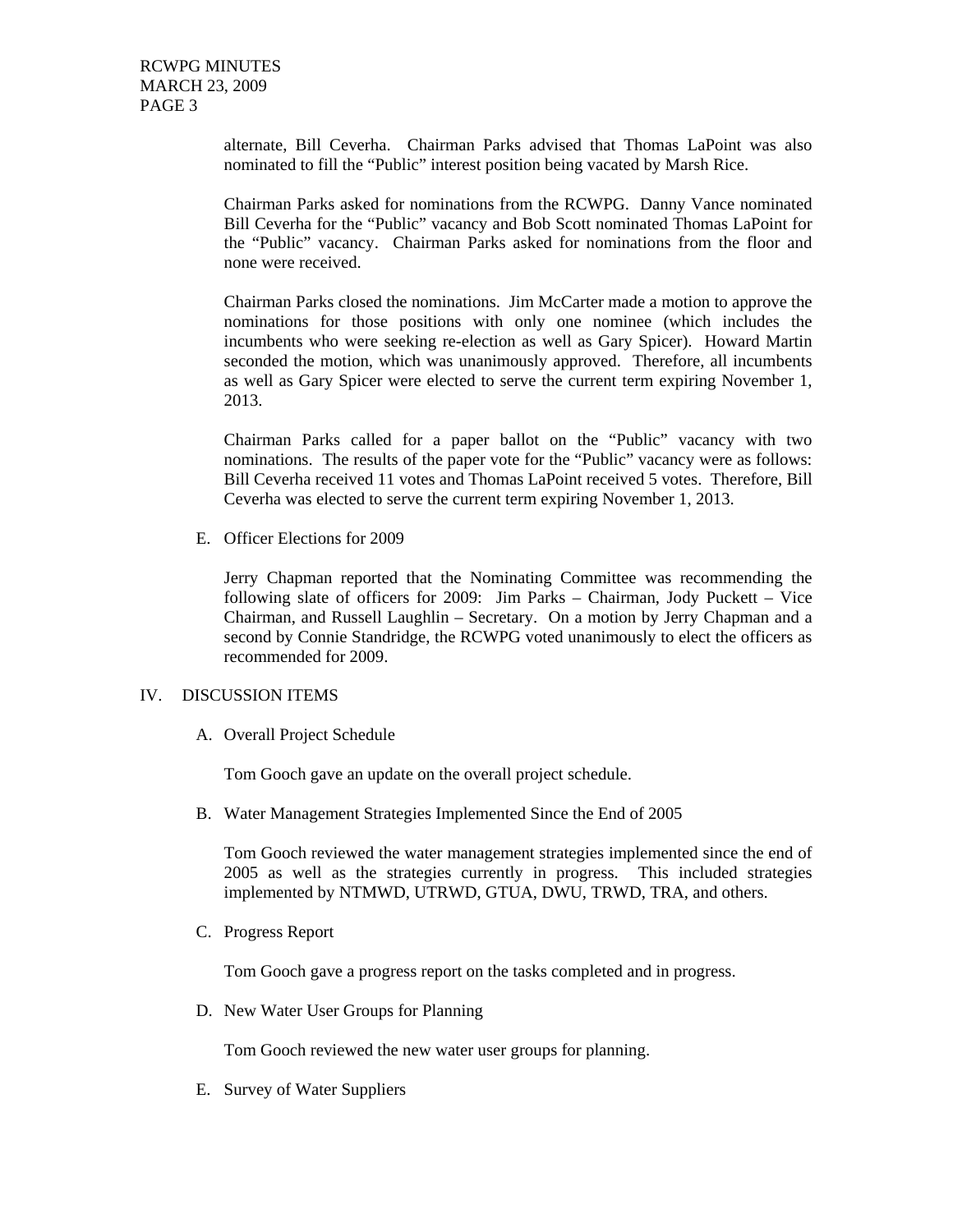Tom Gooch gave an update on the survey of water suppliers.

F. TWDB "No Revision" Policy

Tom Gooch reviewed the policy letter received from the TWDB regarding population projections and the population projects by County. The TWDB will consider revisions, if justified, to population projections but total population should remain nearly the same. FNI will review population projections further and seek approval from RCWPG prior to submitting request to TWDB.

G. Steam Electric Power Demands

Tom Gooch reviewed the policy letter received from the TWDB regarding steam electric power demand projections, FNI's questions to TWDB regarding the policy letter and the TWDB's response.

H. Written Authorization from TWDB Regarding Water Supply Calculations

Tom Gooch reviewed TWDB's clarification regarding water supply calculations.

I. Ecologically Unique Stream Segments

Adam Whisenant presented information regarding designation of ecologically unique stream segments. Several members expressed their continued concern regarding the uncertainty of this designation. It was the consensus of the RCWPG to place this item on the June 2009 RCWPG agenda.

J. Public Participation Updates

Colby Walton gave an update on public participation including the next newsletter and proposed media outreach.

K. Water Management Strategies

Tom Gooch reviewed various water management strategies as well as policies for development and assessment of these strategies.

L. Update on Overall Status and Next Steps Tom Gooch gave an update on the overall status and next steps in this planning cycle.

### V. OTHER DISCUSSION

- A. Updates from Chair
	- 1. Update on Study Commission on Region C Water Supply

Chairman Parks gave an update on the Study Commission on Region C Water Supply.

2. Update on Water Conservation Advisory Council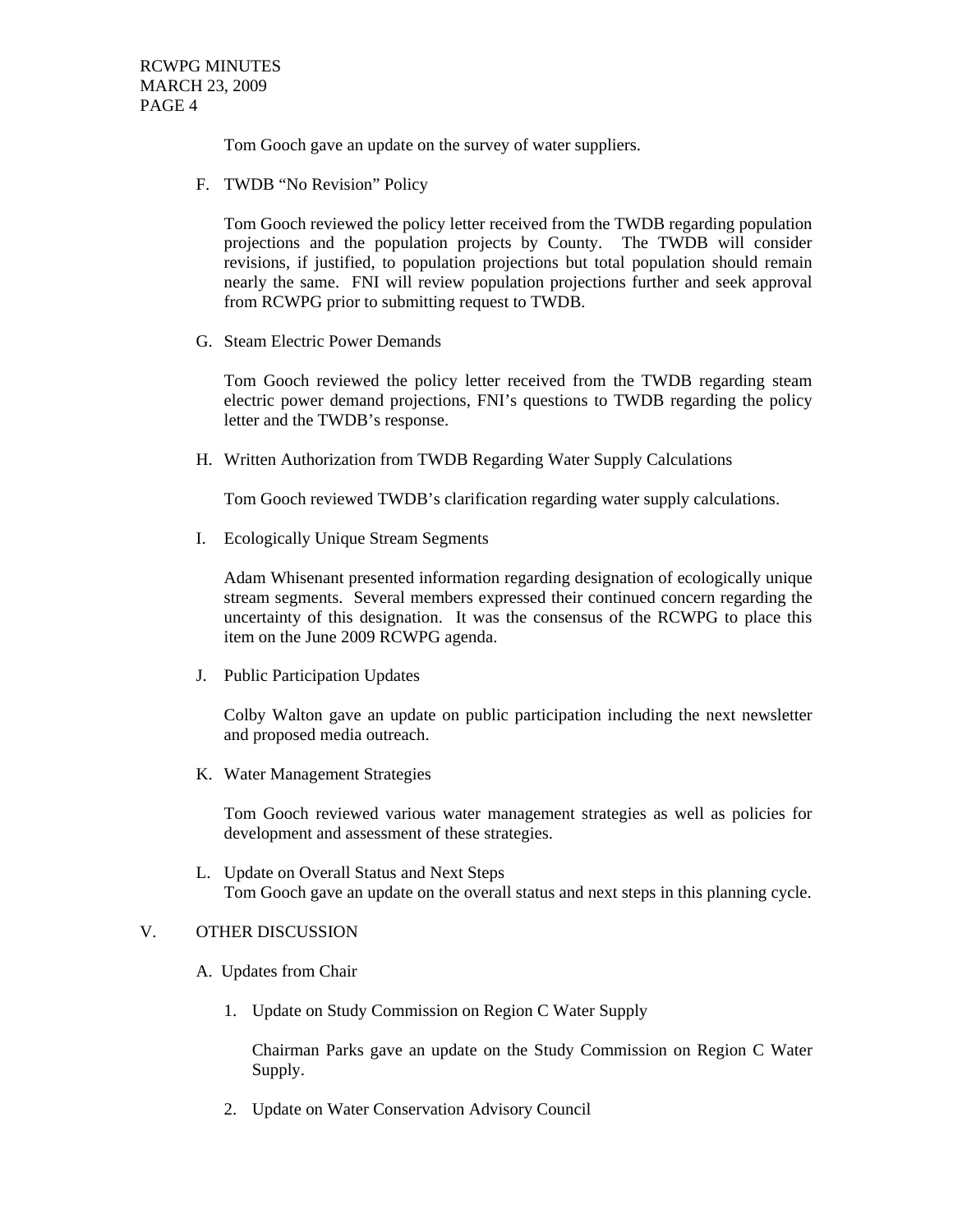RCWPG MINUTES MARCH 23, 2009 PAGE 5

> Chairman Parks gave an update on activities of the Water Conservation Advisory Council.

B. Report from Regional Liaisons

A report was provided by the following liaisons/individuals:

- Jerry Chapman, Region B
- **Mike Rickman, Region D**
- Connie Standridge, Region G
- Danny Vance, Region H
- **Jody Puckett, Region I**
- C. Report from GMA 8 Liaisons

Connie Standridge gave an update on activities of the GMA 8.

D. Report on the Trinity and San Jacinto Rivers and Galveston Bay Stakeholders **Committee** 

Danny Vance gave an update on the Trinity and San Jacinto Rivers and Galveston Bay Stakeholders Committee.

E. Report on the Sabine and Neches Rivers and Sabine Lake Bay Basin and Bay Area Stakeholders Committee

Jody Puckett gave an update on the Sabine and Neches Rivers and Sabine Lake Bay Basin and Bay Area Stakeholders Committee.

F.Report from Texas Water Development Board

Angela Masloff gave an update from the Texas Water Development Board.

G. Report from Texas Department of Agriculture

No report.

H. Report from Texas Parks and Wildlife Department

Adam Whisenant advised he had copies of the "State of Water" video for distribution.

I. Confirm Date and Location of Next Meeting

 It was the consensus of the RCWPG to schedule the next RCWPG meeting on Monday, June, 8, 2009, at TRA Central Wastewater Treatment Plant.

J. Public Comments